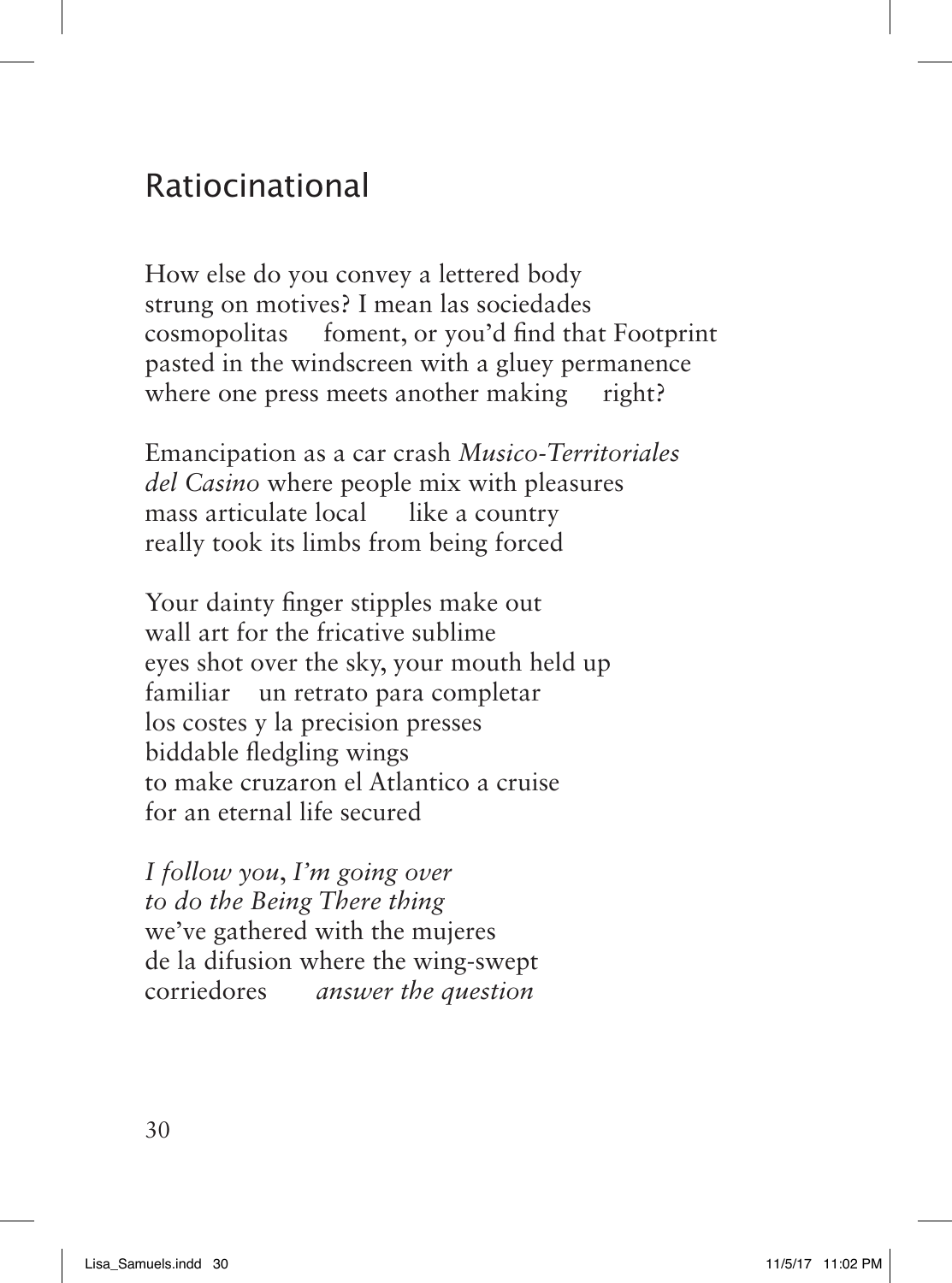but it's painful, idea tight with feathers holds you at that break where paises numb their plano cultural with sugar time, with textile names we court to manufacturing's sublime

distractions make you come alive for their required thought, it's like the tensional unit we hear so much about the body trembling right at the juncture where it hurts?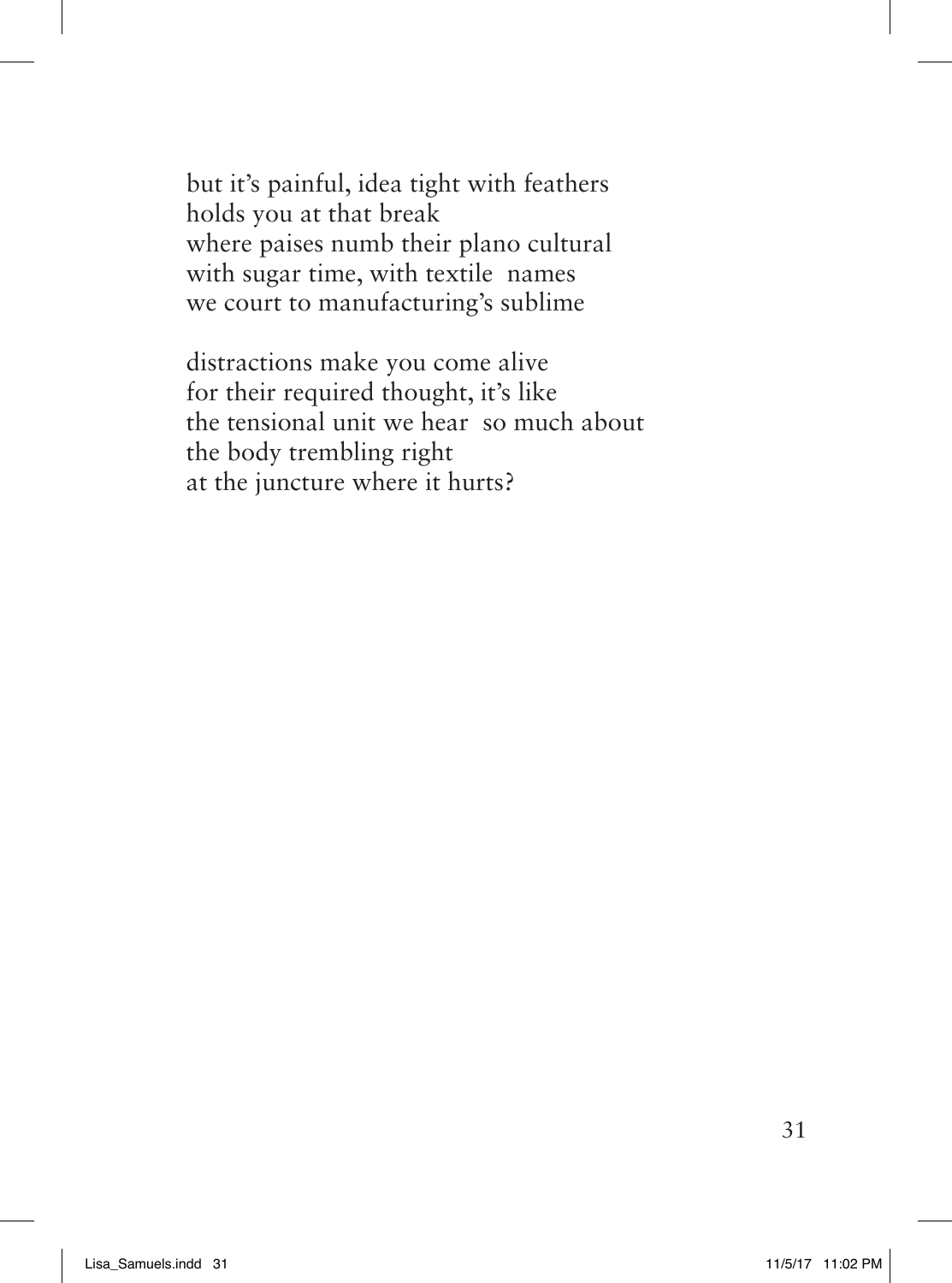## Commute

 So I held it in the blanket and the sweet paste stuck and flled us with idea's blast-off premonition hitting swift-sack popping on the head of the held notion dead from burial though alive long after in the fnite lovey-dovey kind memorial the blanket had things to say wore its suit inside its stitches laughed to beat the broken ban pressed had ideas to share so then I kissed the swift feet rammed-out bus material left without its number framed inside the shot-out window at the forehead it could tell you going without smiling toward the windows left behind it sped the tearing sound of city ricketing against the soughed-in bird-chick monitor kept around my head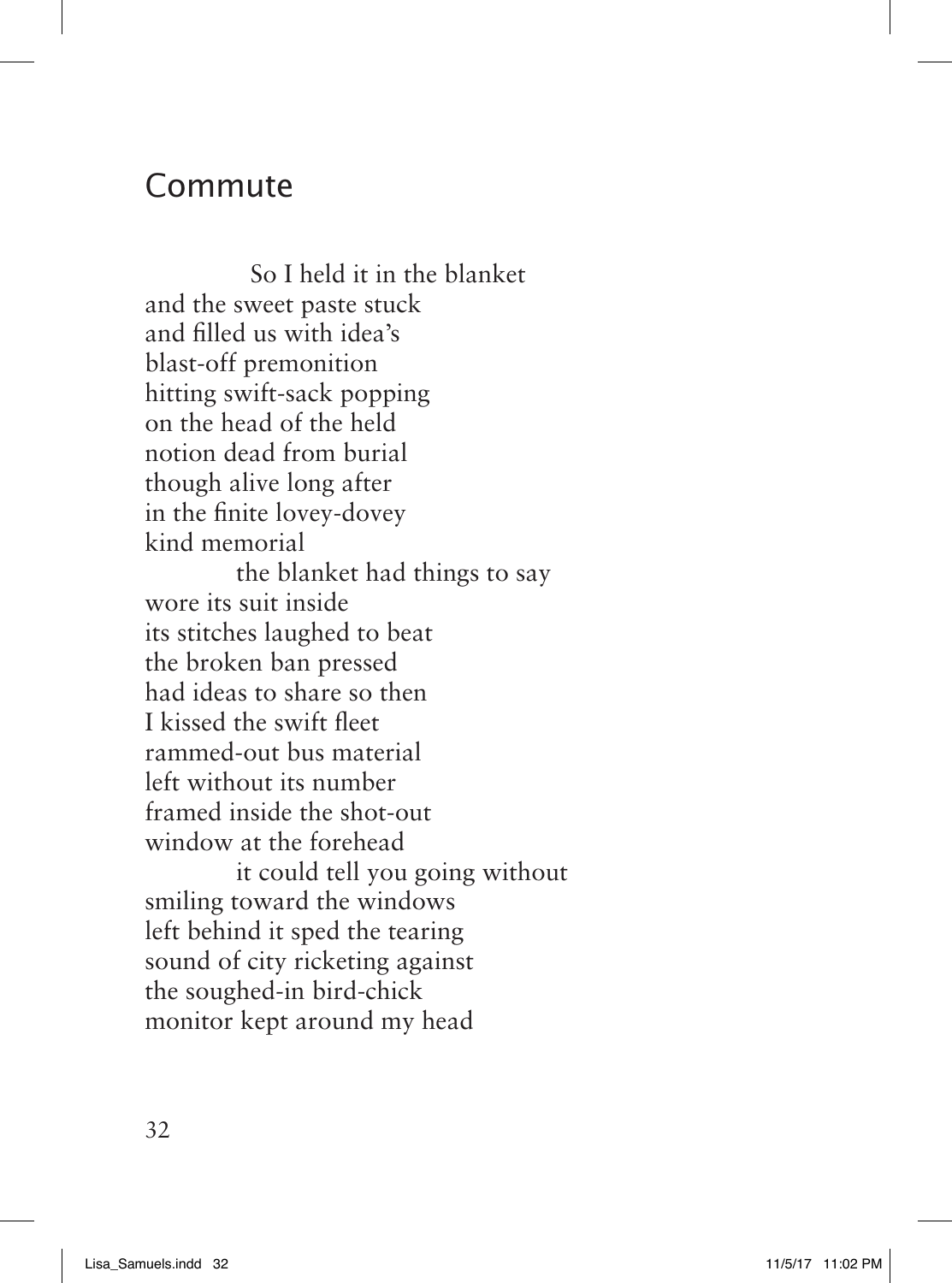for when the bus holds reddened habits fitted at the bend the earth-fown road's bent too the blown road held inside the city draws each step ground in electric solids blessed under-needles hurry the skin along in parts where memory holds its fngers where the drawing looks the fabric of your eyes torn in ideas where you're looking as the bends turn out where threads hold out the wheels the engine few red time its steer gut out the passengers armed with ghosts ride underneath their braids fy tassel cloaks to draw with hold the prior dear blank passage shared without forget.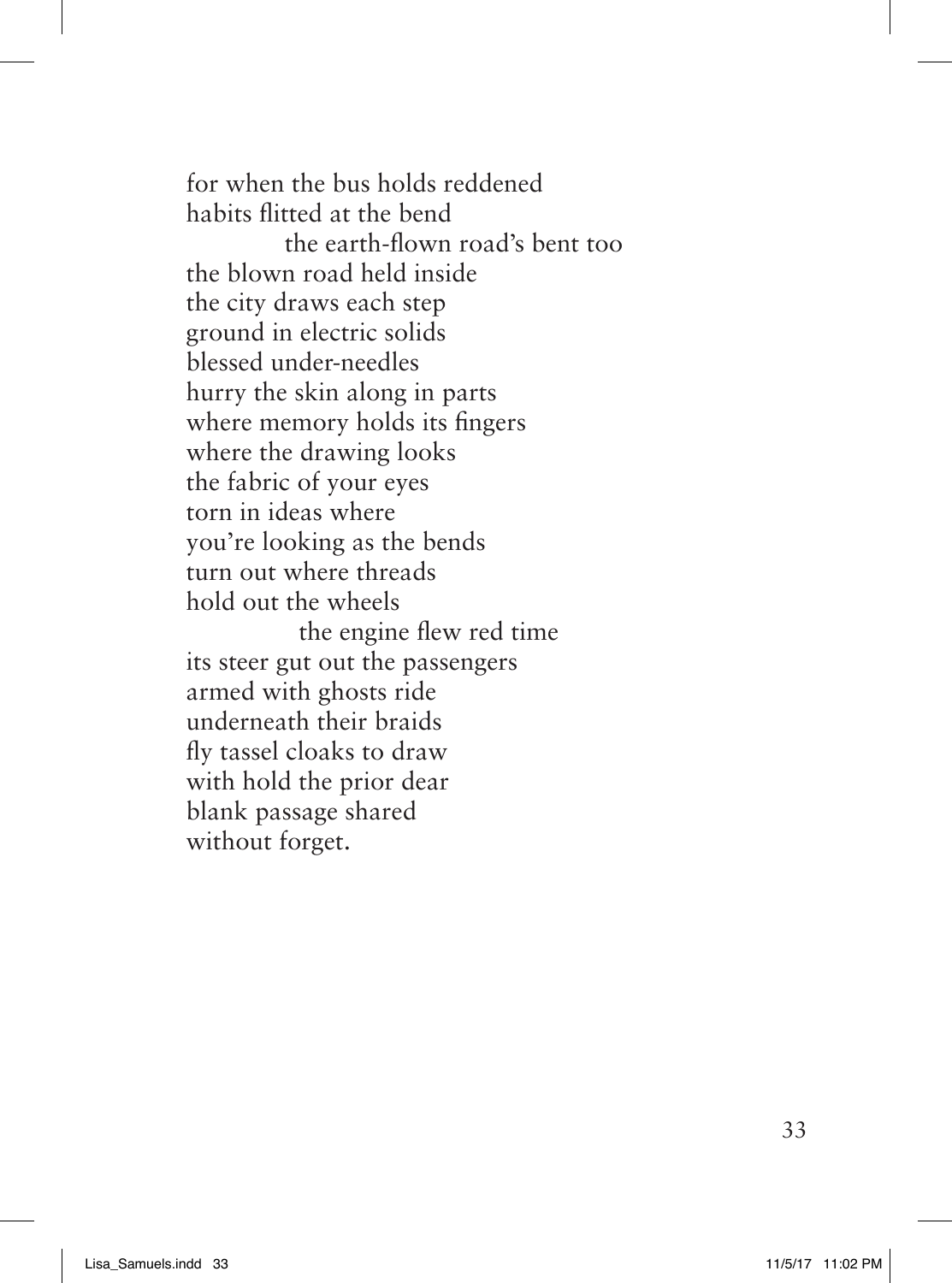## Warning fatigue

 In a pre-recorded dawn of pure thinking a sovereign mind transfgures into pathos with a yelling voice a face framed as a question trumps for music *gnash of twirl and fade* you get the colour number text next mid-grade broke by law

 together a kind of Domestic holding Rhetoric *they kind of "hold" you in a vice embrace* the soft lips reach set images nibs plunk muscularly closer to a chest of questions cross varied replies *of course* nod dangerous pleasant and did some exercises with our mouths in paper clothing overlaid with mapped-out tears

 her shoulders melded in a wall a kind of stark Wall rising to the foor like the Architectural Man leading in the recent quantitative urge flowering *ngrams* across the science of the particular following our estranged links to singularity what diverge we follow altered teeming volume cantos